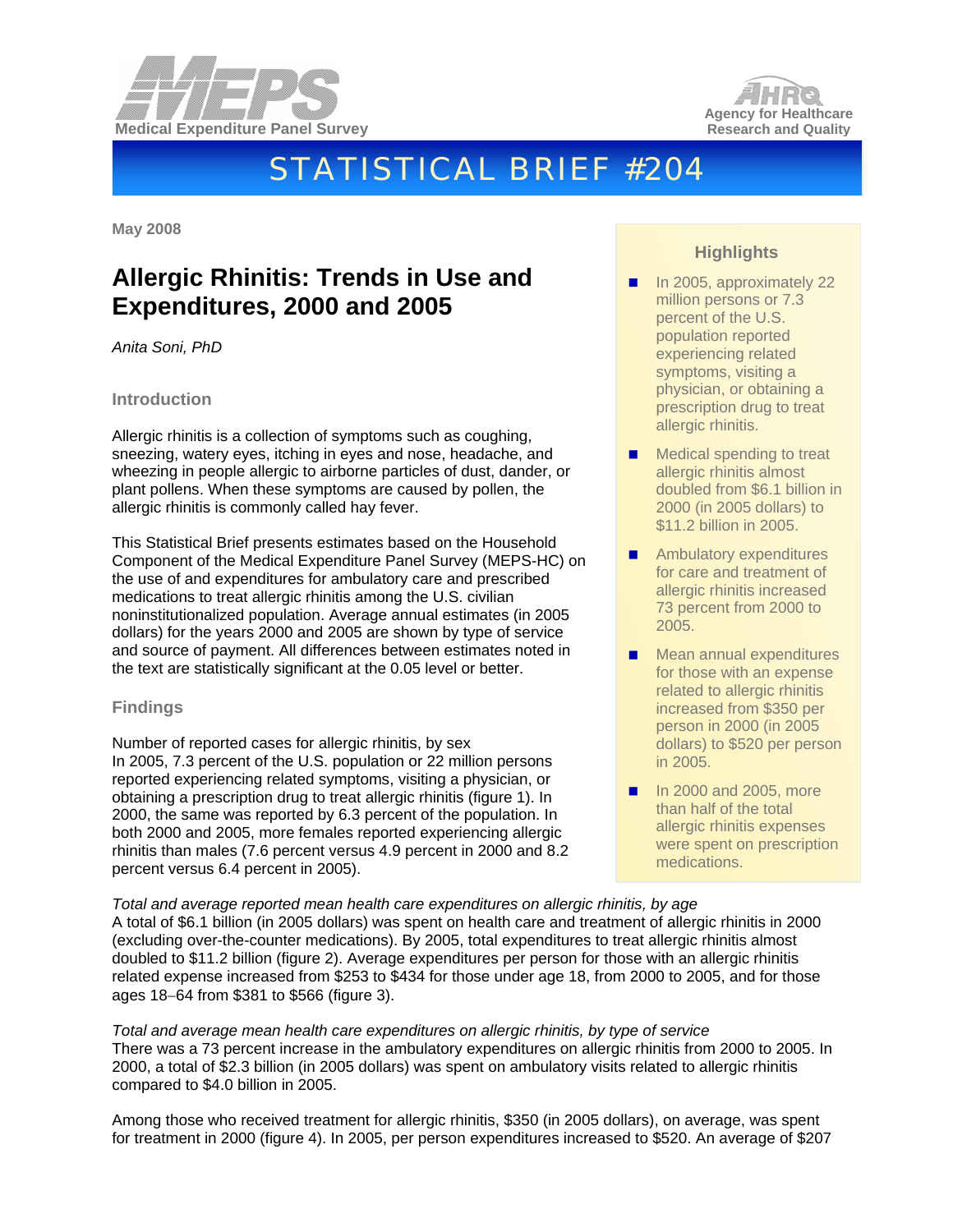was spent per person on prescription medicines for allergic rhinitis in 2000, as compared to an average of \$305 in 2005.

*Distribution of average annual health care expenditures for allergic rhinitis, by type of service*  For the treatment of allergic rhinitis in both 2000 and 2005, more than half (59.1 percent and 58.7 percent, respectively) of the total was spent on prescription medications and more than one-third was spent on ambulatory visits (38.1 percent and 35.9 percent, respectively) (figure 5).

#### **Data Source**

The estimates shown in this Statistical Brief are based on data from the MEPS 2000, and 2005 Full Year Consolidated Files (HC-050 and HC-097), Medical Condition Files (HC-052 and HC-096), Office-Based Medical Provider Visit Files (HC-051G and HC-94G), Outpatient Department Visits Files (HC-051F and HC-094F), Hospital In-Patient Stays Files (HC-051D and HC-094D), Home Health Files (HC-051H and 094H), Emergency Room Visit Files (HC-051E and HC-094E), and Prescribed Medicine Files (HC-051A and HC-094A).

#### **Definitions**

#### *Allergic rhinitis*

This brief analyzes individuals with allergic rhinitis reported as a condition bothering the person and allergic rhinitis reported in connection with reported health care utilization (e.g., a person who reported purchasing a drug was asked what condition the drug was intended to treat) or reported disability days. The conditions reported by the respondent were recorded by the interviewer as verbatim text, which was then coded by professional coders to fully specified ICD-9-CM codes. Conditions with an ICD-9 code of 477 were classified as allergic rhinitis.

#### *Expenditures*

Expenditures in MEPS are defined as payments from all sources for hospital inpatient care, ambulatory care provided in offices and hospital outpatient departments, care provided in emergency departments, as well as prescribed medicine purchases reported by respondents in the MEPS-HC. Sources include direct payments from individuals, private insurance, Medicare, Medicaid, Workers' Compensation, and miscellaneous other sources. Expenditure data for 2000 was adjusted to 2005 dollars using the Personal Health Care Expenditure Price Index (Centers for Medicare and Medicaid Services, Office of the Actuary).

These expenditures do not include 'over-the-counter' medications used for treatment of allergic rhinitis. (Many popular prescription medications such as Zyrtec and Claritin used for treatment of allergic rhinitis are currently sold as 'over-the-counter', were sold as prescription drugs only in years 2000 and 2005, thus are included in the expenditures).

#### **About MEPS-HC**

MEPS-HC is a nationally representative longitudinal survey that collects detailed information on health care utilization and expenditures, health insurance, and health status, as well as a wide variety of social, demographic, and economic characteristics for the U.S. civilian noninstitutionalized population. It is cosponsored by the Agency for Healthcare Research and Quality and the National Center for Health Statistics.

For more information about MEPS, call the MEPS information coordinator at AHRQ (301-427-1656) or visit the MEPS Web site at [http://www.meps.ahrq.gov/.](http://www.meps.ahrq.gov/)

#### **References**

For a detailed description of the MEPS-HC survey design, sample design and methods used to minimize sources of nonsampling errors, see the following publications:

Cohen, J. Design and Methods of the Medical Expenditure Panel Survey Household Component. MEPS Methodology Report No. 1. AHCPR Pub. No. 97-0026. Rockville, MD: Agency for Health Care Policy and Research, 1997. [http://www.meps.ahrq.gov/mepsweb/data\\_files/publications/mr1/mr1.shtml](http://www.meps.ahrq.gov/mepsweb/data_files/publications/mr1/mr1.shtml)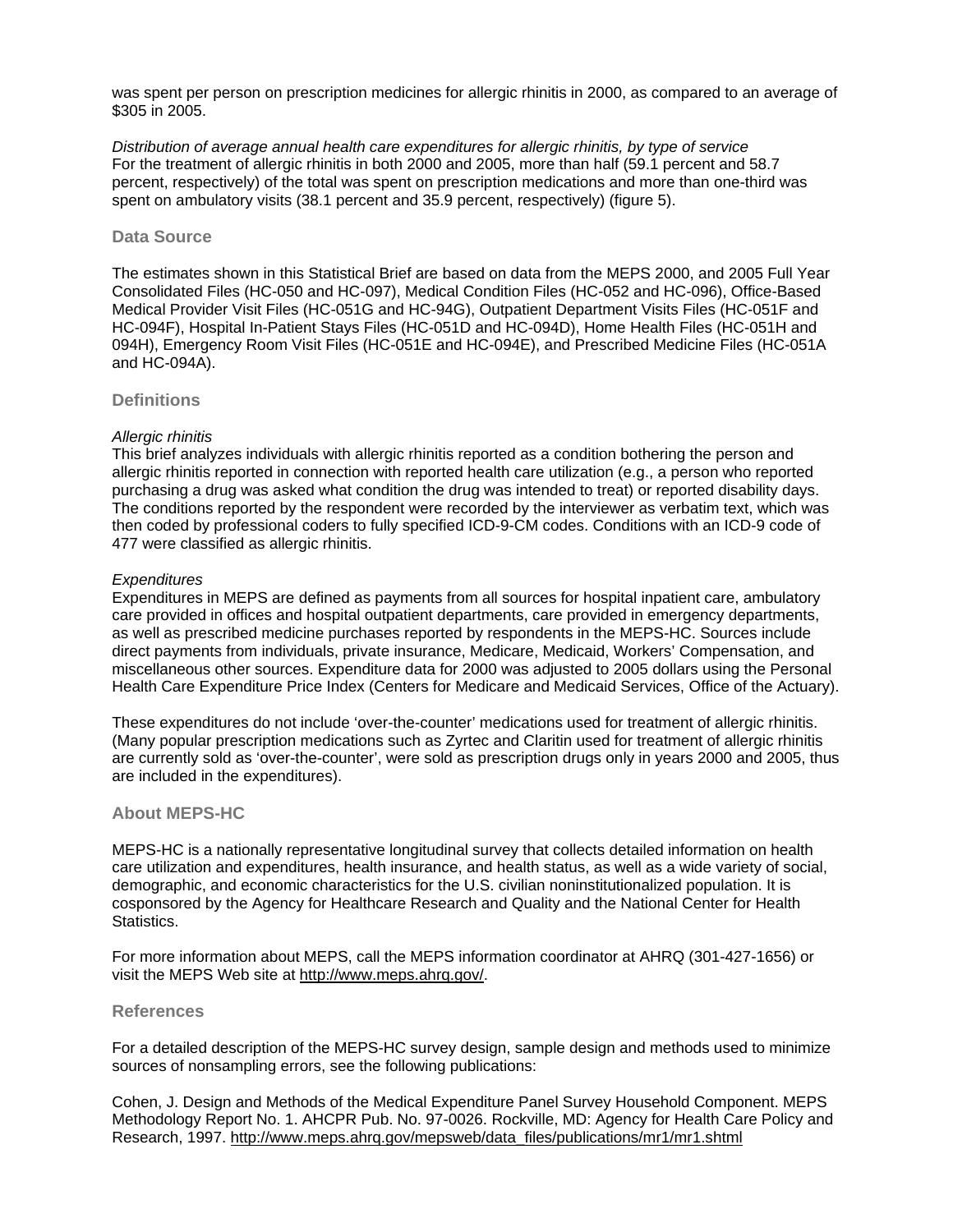Cohen, S. Sample Design of the 1996 Medical Expenditure Panel Survey Household Component. MEPS Methodology Report No. 2. AHCPR Pub. No. 97-0027. Rockville, MD: Agency for Health Care Policy and Research, 1997. [http://www.meps.ahrq.gov/mepsweb/data\\_files/publications/mr2/mr2.shtml](http://www.meps.ahrq.gov/mepsweb/data_files/publications/mr2/mr2.shtml)

Cohen, S. Design strategies and innovations in the Medical Expenditure Panel Survey. Medical Care, July 2003: 41(7) Supplement: III-5–III-12.

For more information about allergic rhinitis, see the following publications:

National Institute of Allergy and Infectious Diseases. Shingles. Bethesda, MD: National Library of Medicine and the National Institutes of Health, 2007. <http://www.nlm.nih.gov/medlineplus/allergy.html> and entnet.org/HealthInformation/allergiesHayFever.cfm

Summary Health Statistics for U.S. Adults: Nation Health Interview survey, 2006. Available at: <http://www.cdc.gov/nchs/fastats/allergies.htm>

Allergic Rhinitis Overview. Available at: emedicine.com/MED/topic104.htm

\* \* \*

AHRQ welcomes questions and comments from readers of this publication who are interested in obtaining more information about access, cost, use, financing, and quality of health care in the United States. We also invite you to tell us how you are using this Statistical Brief and other MEPS data and tools and to share suggestions on how MEPS products might be enhanced to further meet your needs. Please e-mail us at mepspd@ahrq.gov or send a letter to the address below:

Steven B. Cohen, PhD, Director Center for Financing, Access, and Cost Trends Agency for Healthcare Research and Quality 540 Gaither Road Rockville, MD 20850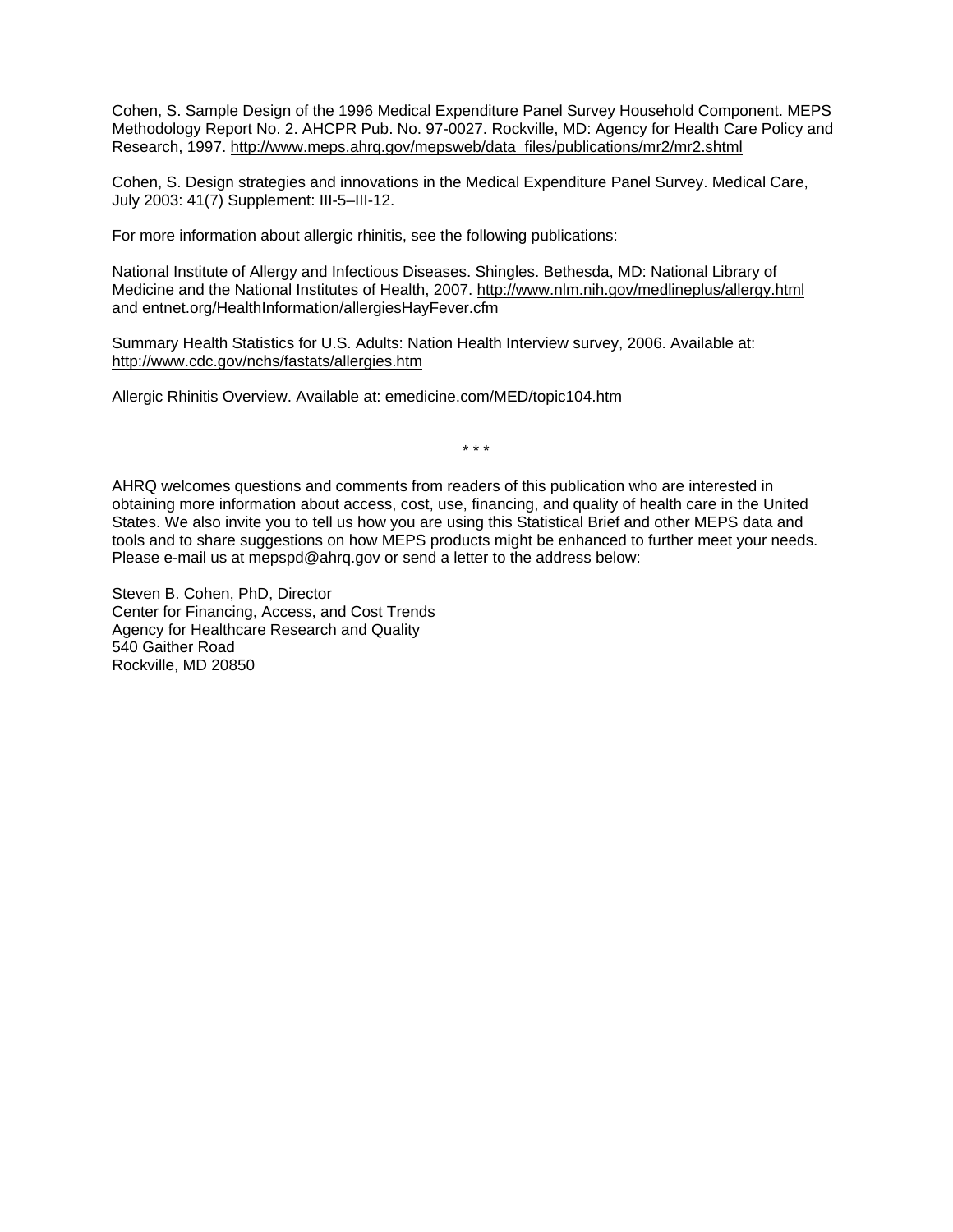

## **Figure 1. Percentage of people reporting allergic rhinitis by sex, 2000 and 2005**



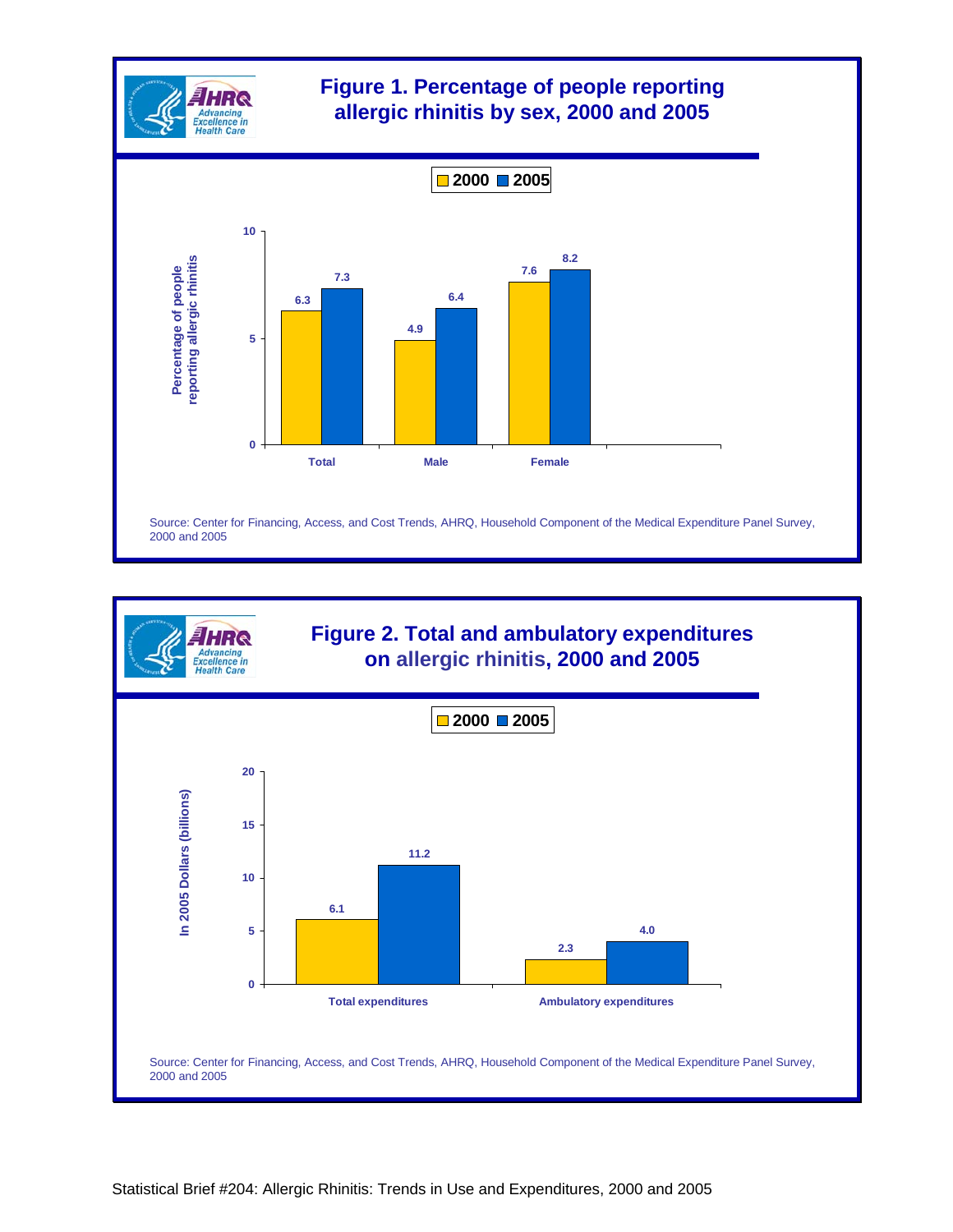